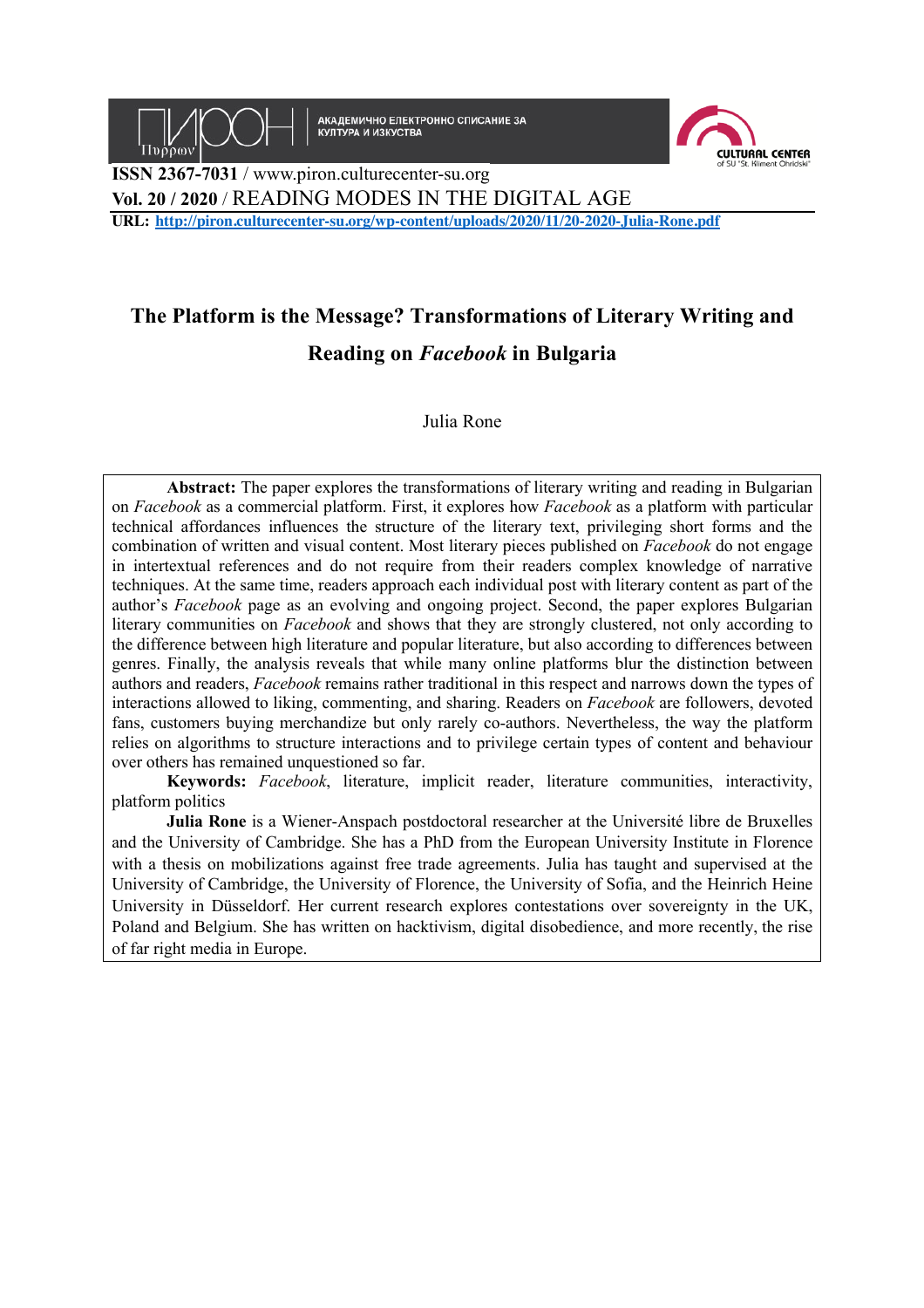In a television interview uploaded on the *Facebook* page "Letters of Flesh,"1 the poet Iliyan Lyubomirov, better known as Avgustin Gospodinov, paraphrased the famous phrase by writer and poet Georgi Gospodinov, "Those who read are beautiful" as "Those who read are sexy."<sup>2</sup> Wearing a leather jacket and sitting on a motorbike in his profile photo, Avgustin Gospodinov communicates with his 24 000 fans directly on *Facebook*, where he publishes his own poems, photos, and information on his latest projects.

Avgustin Gospodinov has been one of the faces of a new wave of poets and writers who reach their audience thanks to the commercial platform *Facebook*. Some of these authors publish first on *Facebook* and opt for print editions of their work only later. Other less known authors never reach the stage of print publication. On the other hand, well-established and internationally known Bulgarian authors such as Georgi Gospodinov, Iliya Troyanov, Alek Popov, Milen Ruskov, and others also use *Facebook* in order to share excerpts from their texts and information about upcoming readings or simply to keep in touch with their readers. Finally, famous online comics such as "Тони Патето" [*Toni, the Duck*] <sup>3</sup> or "Просто Спас" [*Just Spas*] <sup>4</sup> use their *Facebook* pages to not only share their art but also to create communities, offer critical commentary to urban politics or, increasingly, to offer merchandise – images based on their comics.

This article explores diverse pages for sharing literary pieces on *Facebook*, both in prose and verse, and poses several key questions:

- In what ways do the technical affordances of *Facebook* influence the structure of the literary text?
- In what ways has reading on *Facebook* been entangled with advertising mechanisms and strategies?
- To what extent does writing and reading on *Facebook* erase (or emphasize) the borders between high and popular literature online?
- To what extent does *Facebook* encourage interactivity? How do authors and readers interpret interactivity on *Facebook*?

In order to answer these questions, this article proceeds by exploring in the first place the ways in which *Facebook*, as a commercial platform with particular technical affordances, creates opportunities for writers to communicate with their readers, while at the same time

<sup>&</sup>lt;sup>1</sup> Lyubomirov, Iliyan. "Letters of Flesh." Facebook. Accessed February 14, 2020.

<sup>&</sup>lt;sup>2</sup> Lyubomirov, Iliyan. "Nova.bg." "Letters of Flesh." Facebook. Accessed February 14, 2020.

<sup>3</sup> Toni, the Duck. *Facebook*. Accessed 17 February, 2020.

<sup>4</sup> Just Spas. *Facebook*. Accessed 17 February, 2020.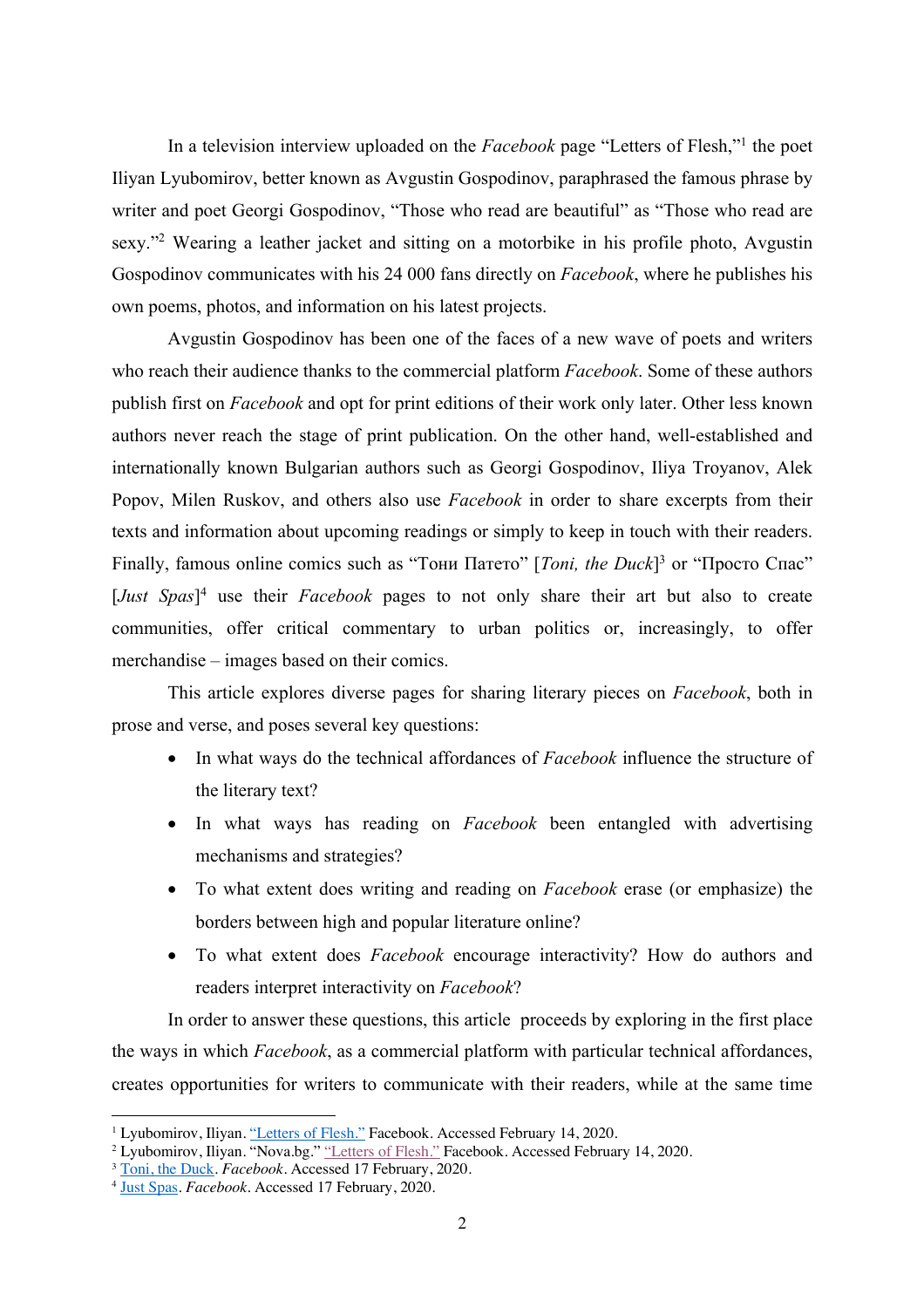constraining them in a variety of ways. For this purpose, content analysis is applied to the first 15 posts on the *Facebook* pages of 45 Bulgarian authors online. The second part of the study offers a proto-cartography of Bulgarian online communities, based on social network analysis performed with the Netvizz application. In the third and final part of the study, the focus is on reading practices on *Facebook* and more specifically, on the role of the reader as fan, commentator, co-author, and client in relation to the analysed posts by the same 45 Bulgarian authors. The final part of the text outlines the main challenges and limitations of the current research as well as important directions for future research.

# **How** *Facebook***'s Affordances Influence the Structure of Texts**

The particular affordances of *Facebook* as a platform define key parameters of the texts that are shared there. There is an observable preference for short forms: stories in five sentences, poems in a few lines, excerpts from books. The texts are catchy, provocative, designed to capture attention. The full name or the initials of the author often appear below the poem. Attribution is an important aspect of sharing online.

It is common practice for authors to separate their personal profile from their page as authors. For example, up to 2018, the copywriter, poet, and writer Konstantin Trendafilov maintained his *Facebook* page "Мърлявият блог на един спретнат човек" [The untidy blog of a tidy man], with more than 35 000 followers. The poems and excerpts from his texts in prose were usually followed by his name hyperlinking to his personal profile:

August 3 2017

I remember exactly when this happened – It was somewhere in between the red and the green At a traffic light on my way to the store That I stopped loving you. Just like that, by the way, Like that, without sad music Like that certainly, As when a man realises he is not actually hungry. And I had just ordered.<sup>5</sup>

Konstantin Trendafilov $6$ 

<sup>&</sup>lt;sup>5</sup> All translations in the text are mine.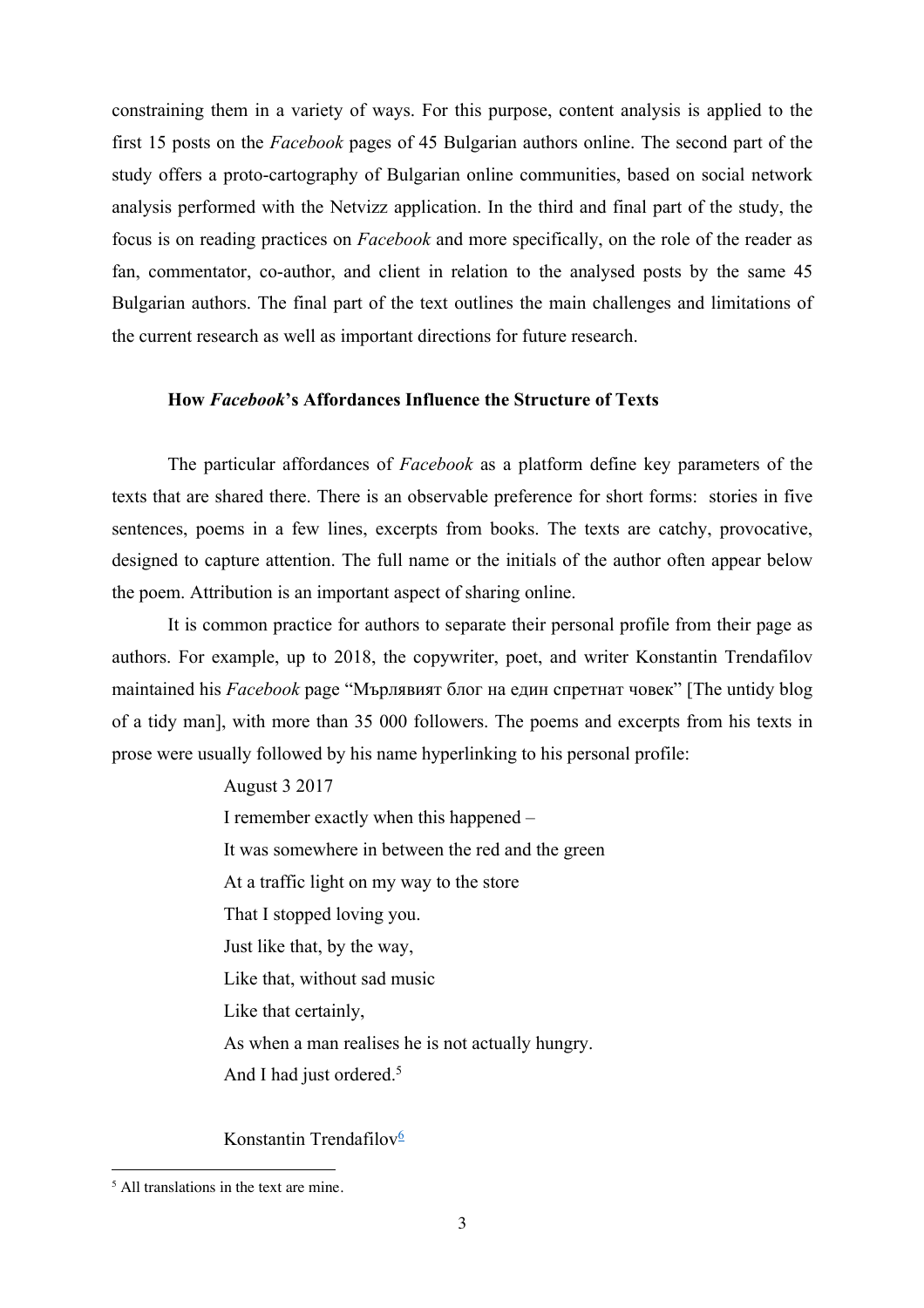This separation between the personal and the professional is always provisional: it is porous and ambivalent. Part of the popularity of the texts is undoubtedly due to the personality and the popularity of the author. The poem quoted above has over 1 000 likes and eleven comments, eight of which belong to women. A similar gender distribution among fans can be observed on the *Facebook* page of Avgustin Gospodinov. The following poem published on March 8, the official Woman's Day in Bulgaria, has over 1 100 likes and eight comments only by women:

## *8 March 2017*

Eighth of March You wanted us to be equal. I told you You aim Too low.

Iliyan Lyubomirov7

The distinction between prose and poetry on *Facebook* become less strict as can be clearly seen from the project "Пет изречения" [5 sentences] by Ivan Totev and Dimitar Stefanov, who offer to their readers short stories in only five sentences. The platform stimulates experimenting with shorter forms and the rendition of text as image:

#### 4 February

This is how our book starts. You can find it in big bookstores or order it online on https://bit.ly/2RxfmdZ

Ivan Totev / Dimitar S. Stefanov8

<sup>&</sup>lt;sup>6</sup> Trendafilov. Konstantin "The Untidy Blog of a Tidy Man." "Помня кога се случи"[I remember when it happened]. Facebook. Accessed 17 February. 2020. https://www.facebook.com/theuntidyblog/.

паредледия постоятель.<br>7 Lyubomirov, Iliyan. "Осми март" [8<sup>th</sup> of March]. <u>"Letters of Flesh."</u> *Facebook.* Accessed 14 February, 2020.

<sup>&</sup>lt;sup>8</sup> Totev, Ivan and Dimitar Stefanov. "Five sentences." 2019. "Бъдеще свършено"[Future Perfect]. *Facebook*. Accessed 17 February, 2020.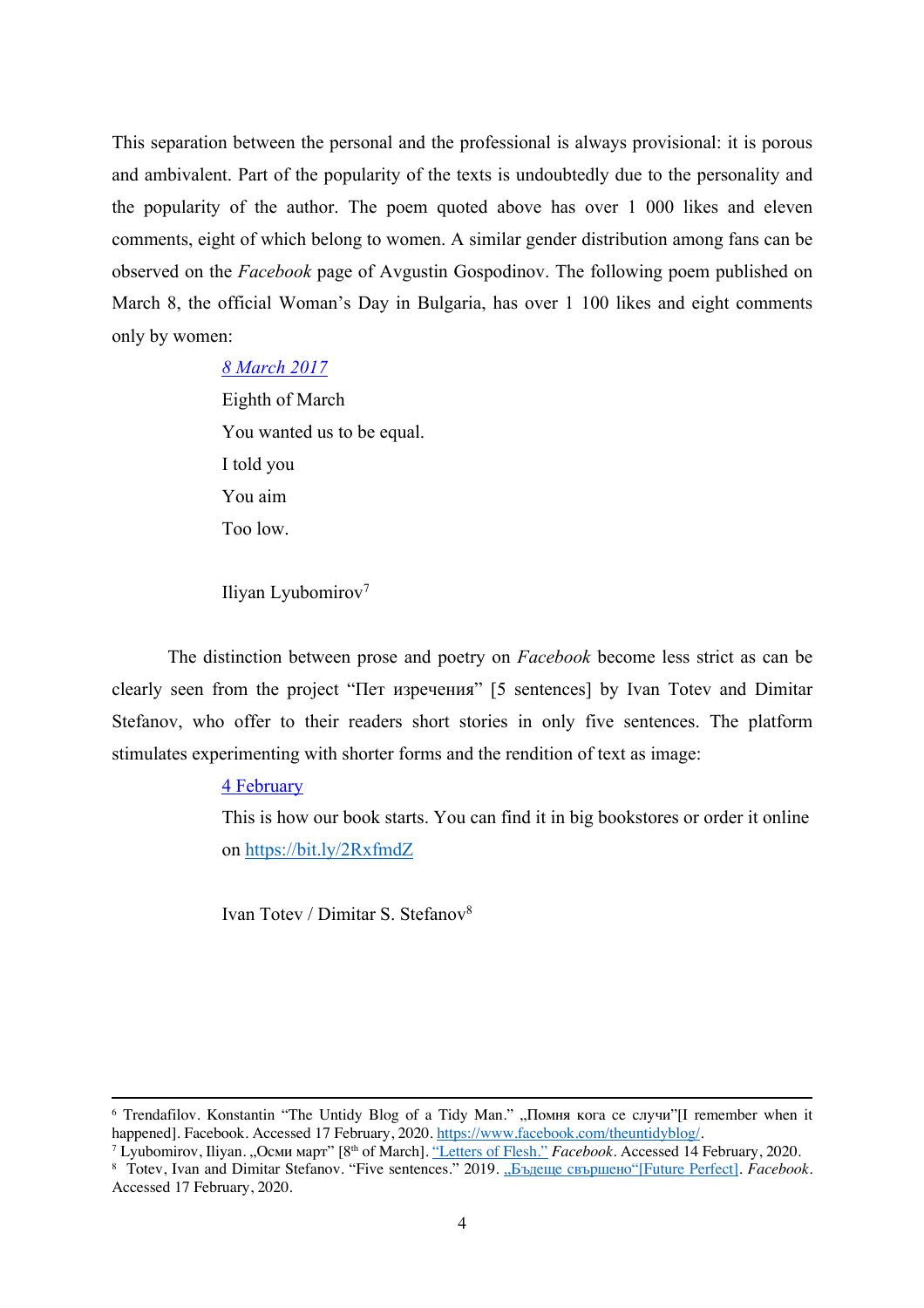

*Facebook* encourages sharing texts in the form of images – a photo has the advantage of sparing the reader the need to scroll down or press the "show more" button. It is simple and efficient. In the case above, the photo also happens to be from a book the authors are advertising.

Sometimes the main purpose of publishing on *Facebook* is to experiment with new texts and test the grounds. But often it is also to publicise texts that have already been published and to attract attention to the printed copy. Sharing literary pieces in such cases is a form of indirect advertising, a teaser that promises without giving the full text. Sometimes authors are also more direct about advertising. Thus, the poetess and writer Rene Karabash shares the following post:

23 April at 21:25

I have several copies of "Flanks" at home. I send them signed with delivery services. Whoever wants a copy can write to me. That's it.<sup>9</sup>



<sup>9</sup> Karabash, Rene. *Facebook*. Accessed 17 February, 2020.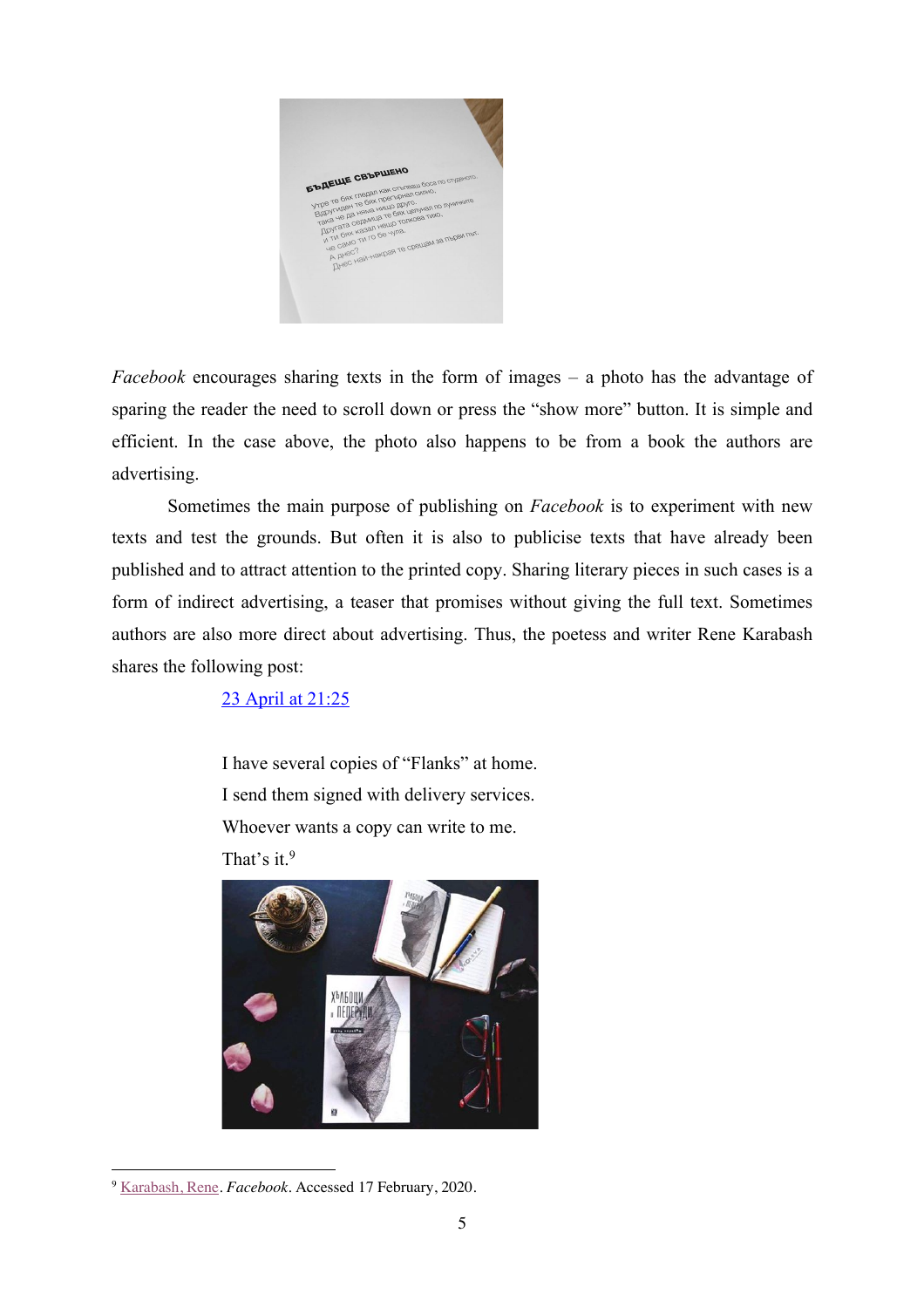The combination of writing short forms and self-promotion online is characteristic of authors across the spectrum, from high literature to popular literature, from unpublished authors to well-established international authors. In addition, information about festival success, book translations, and honorary awards abroad is often found on the pages of the most successful Bulgarian authors such as Georgi Gospodinov or Alek Popov. *Facebook*, however, is not only a place for demonstrating success. Creating a page requires neither finances nor a high level of technical skills, so the platform allows many new and unknown authors to share their texts with others on dedicated pages. Indeed, one can find numerous young authors on *Facebook* who share poems, short stories, aphorisms, and motivational phrases about life. Many of those pages have adopted as a genre for their posts a combination of text and "artistic" photos, often black-and-white, of women and men in seductive postures. For example on the page of "Следполунощни бележки" [After midnight notes], a page with 7 000 fans, we can find the following post:

#### 22 March

Sometimes I wonder what is left of a person after a sweeping, mad, all-consuming love? And can you be the same? Or rather you become a part of something that you once were? You become like the torched and destroyed by fire Sodom and Gomorrah, whose remnants do not even vaguely remind us of what had once been? You need to recover yourself, build yourself up from scratch or resign to the pieces of yourself. To drown them, scattered as they are, in a glass of wine at three o'clock in the morning while asking yourself what could be different, what could you do in order to be happy again…

Some loves can destroy you. If you give them the power to destroy you. 10

The importance of photos has to do also with the incentives of *Facebook*, whose platform algorithms privilege posts with visual content or videos. But the artsy photos also function as an indicator that what we are dealing with is identified by its author as art or, more specifically, literature. Their stylistics, colour-scheme, and often symbolic character differ from the usual *Facebook* photos and point to the fact that the reader is dealing with a

<sup>10</sup> After midnight notes. Facebook. Accessed 17 February, 2020.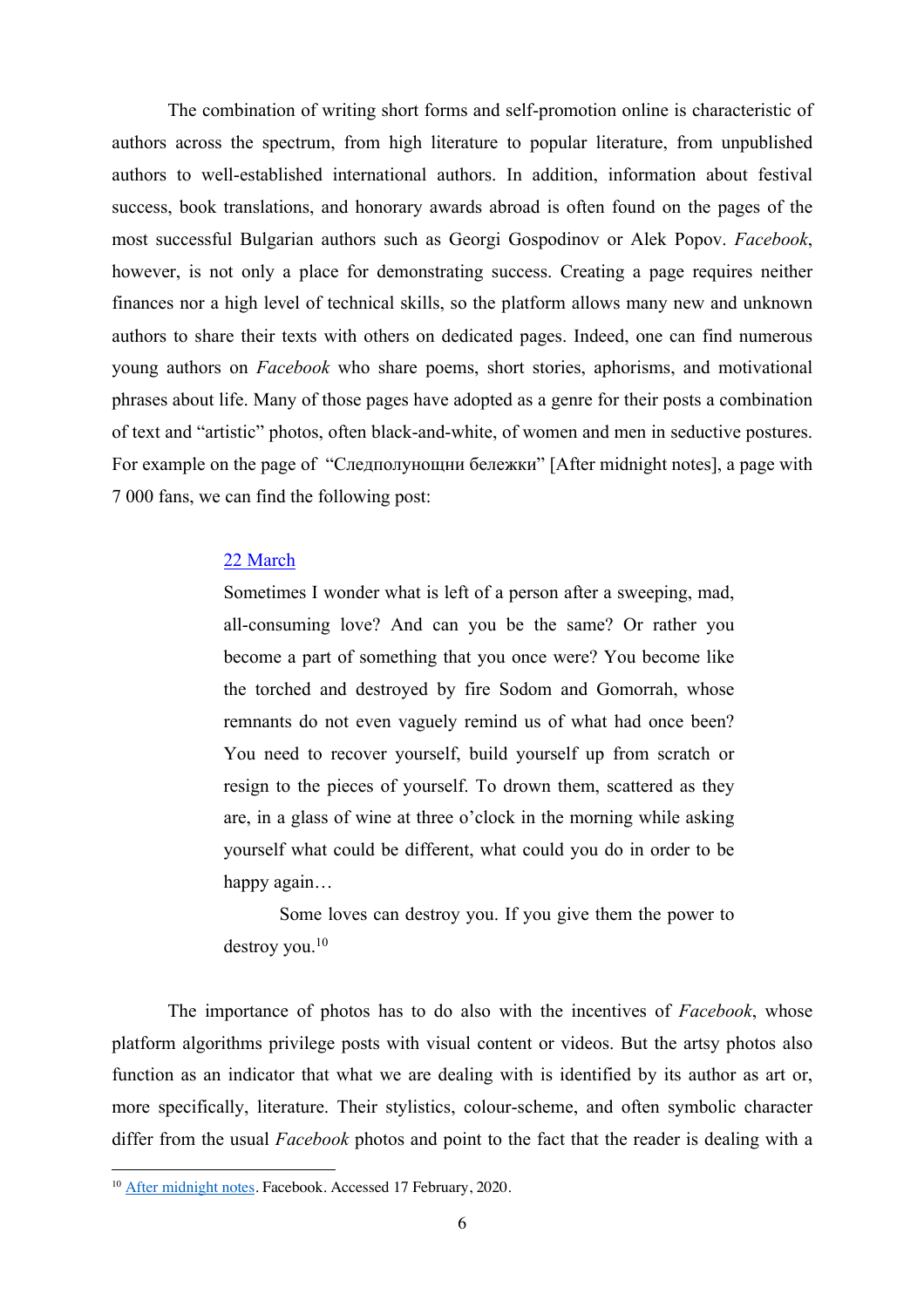literary piece. Visual content is crucial in indicating the genre, since *Facebook* as a platform does not distinguish between sharing art and sharing personal stories; *Facebook* posts have a general structure that stays the same regardless of the content they are filled with. Thus, authors have to be creative in order to demarcate a particular post as "literature." Artsy images perform precisely this function of genre-signification.

Considering the importance of the visual element on *Facebook*, it is not a surprise that one of the most successful genres on the platform have been online comics. The comic series about *Toni the Duck* and *Just Spas* have thousands of fans and combine socially engaged criticism with successful merchandising strategies. *Toni the Duck* is an ironic reference to womanizers who approach women on the beach. The comic also introduces a number of other hustlers in plots referring to the latest Bulgarian and world news, as well as to Sofia's urban politics.

The following two images, $11$  for example, are clear cases of poking fun at the recent reconstructions on Graf Ignatiev Street in the centre of Sofia. The first comic strip tells the story of people dying after falling on the potentially dangerous street elements installed by the Municipality of Sofia. The reason why the characters have not seen the potential danger is the fog combined with air pollution, another highly controversial problem in Sofia politics.

The second comic strip refers to the black monument installed by the Municipality again on Graf Ignatiev Street. The strange shape of the monument and the lack of any correspondence between it and the surrounding architecture provoked an ironic strip portraying the monument as an alien object encountered by the hustlers, dressed as cosmonauts. The comic strip has proved to be a perfect genre for *Facebook*, allowing for the seamless combination of text and image in an easily sharable format.

<sup>&</sup>lt;sup>11</sup> Toni, the Duck. 2019. Facebook. Photo 1, Photo 2.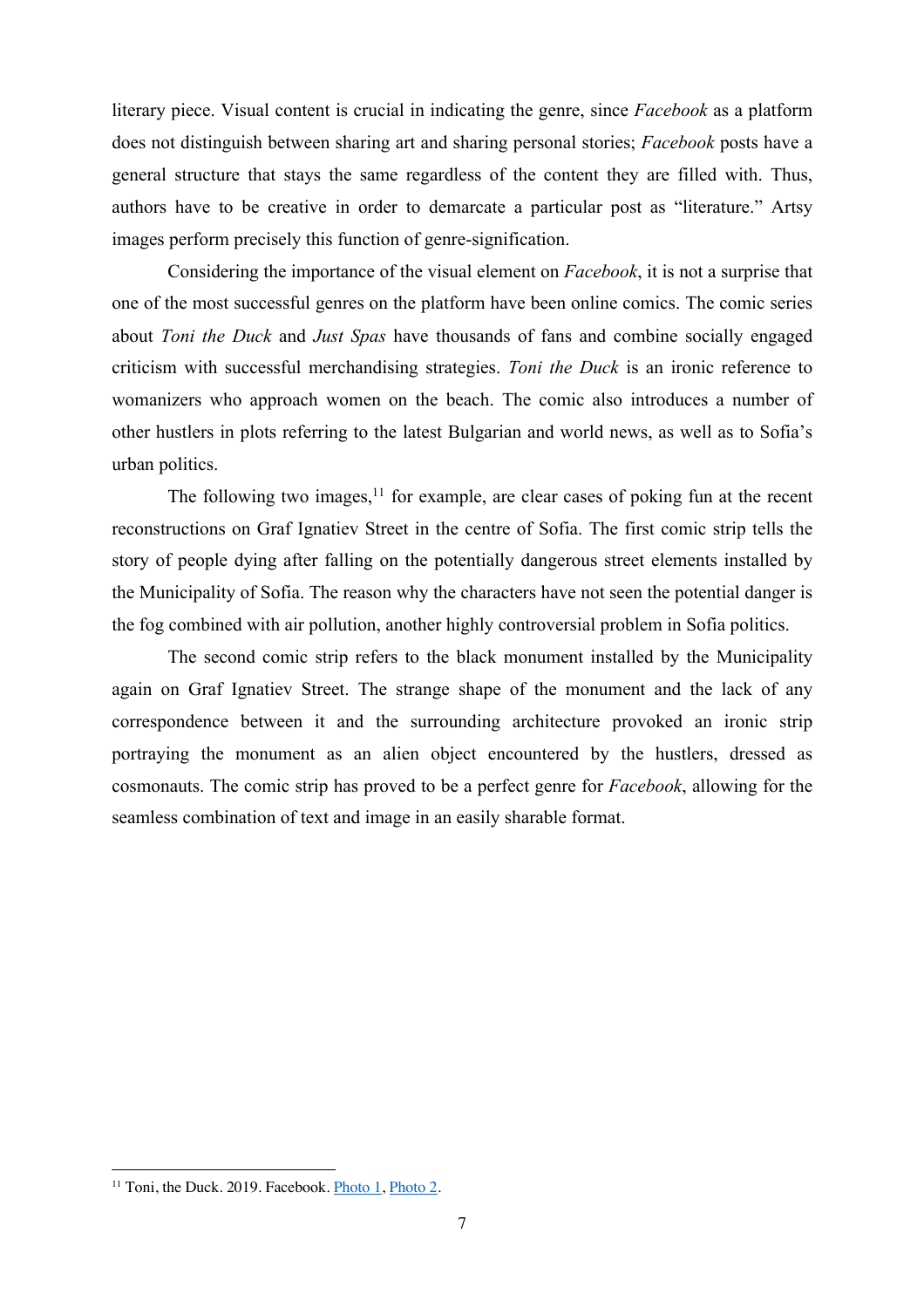

This is a time-efficient comic strip that can be appreciated within a minute or two, often less, while scrolling on one's phone or multitasking. Overall, *Facebook* as a platform encourages sharing short texts and an increased use of images. Unlike immersive novels, literature on *Facebook* is to be appreciated on the go, in a fleeting moment, in a fraction of a second. For this reason *Facebook* posts are often provocative, catchy, and verging on the aphoristic. Authors become brands that are to be recognized when we see their posts. Thus, despite the fleeting nature of posts themselves, the authors maintain stylistic consistency.

The crucial question for the purposes of this study is who is the implicit reader of these texts? Most pages by young authors rarely use intertextual references. They do not require a wide knowledge of classic or contemporary literature, nor of complicated narrative techniques and stylistic conventions. Instead, they offer easily recognizable visual cues that first, mark the text as a literary one, and second, point to how the text should be interpreted. More often than not, the images provided offer a symbolic interpretation of the text. Very rarely are the images in discord with the text or are they used to open spaces for alternative interpretations. Even among more established authors, the use of visual images serves as a key to the intended meaning of the text, even though they do engage more in intertextual references.

Surprisingly, the most demanding genre on the *Facebook* pages by Bulgarian authors are the online comics that refer not only to contemporary events and political debates but also to memes and to television programmes from Bulgaria and abroad, including TV series,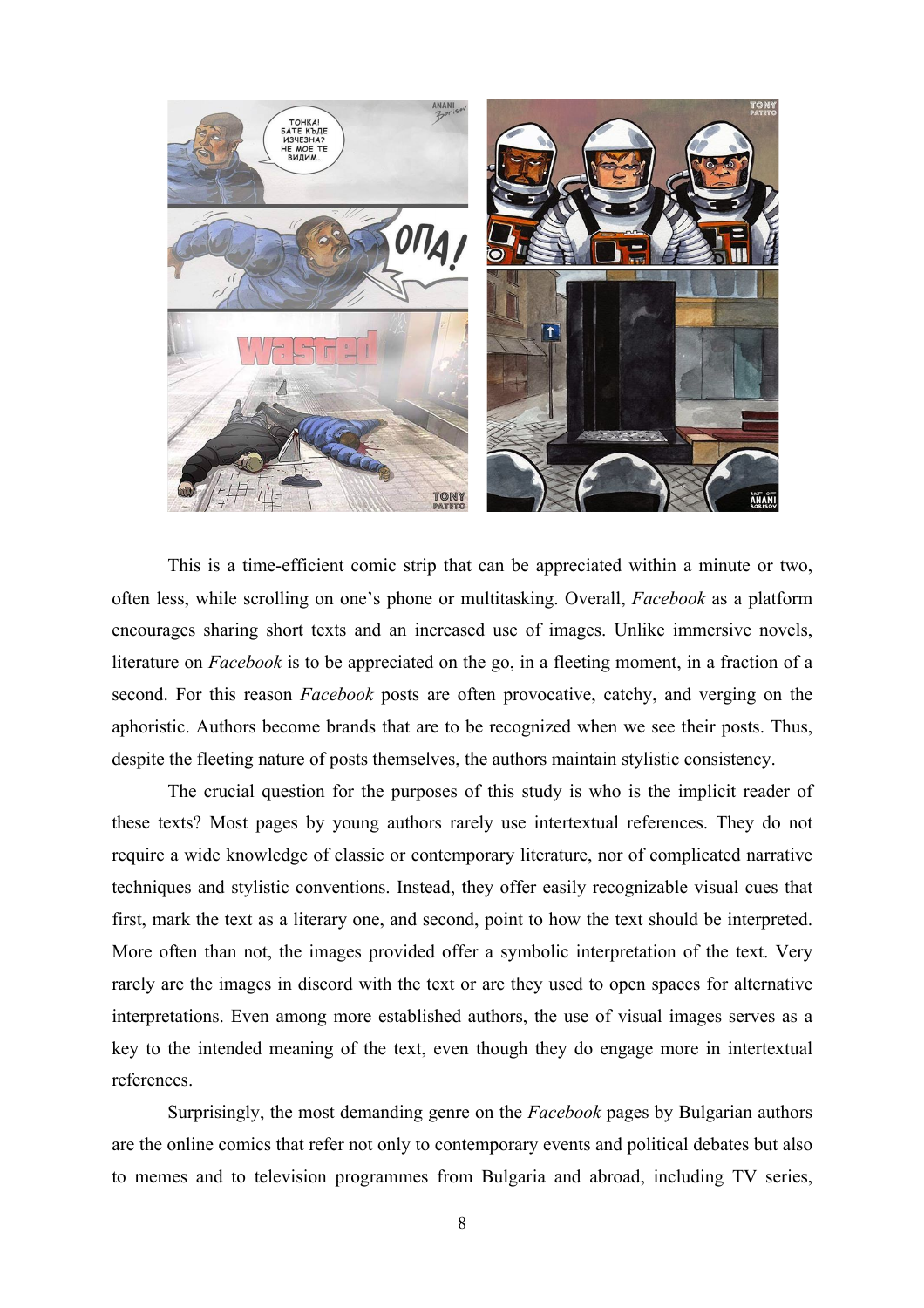boxing, wrestling, and animation. What is more, online comics encourage the active participation of readers in interpreting them and require wide knowledge of contemporary popular culture.

Beyond genre particularities and the level of professionalization, the analysis of posts has established that the implicit reader on *Facebook* is a reader not only of one particular text, defined narrowly as a *Facebook* post, but of the complete "brand" of the author that is consistently maintained over time. Furthermore, *Facebook* allows authors to identify their actual followers and fine-tune the image they create of themselves depending on the audience and its reaction. In this sense, the implicit readers on *Facebook* are always on the verge of making themselves explicit through comments and reactions (such as likes, hearts, etc.), providing feedback much quicker compared to classic forms of publishing.

What is particularly interesting is that in all genres of literature analysed there was no attempt to address in a reflexive or even critical way the affordances of the platform. *Facebook* is perceived above all as a practically transparent, non-problematic infrastructure. The politics of platforms<sup>12</sup> and the ways in which *Facebook* in particular extracts the data of its users and decides algorithmically which content reaches readers remain completely unquestioned. Among the authors researched there was not even one who drew attention to the problematic aspects of *Facebook*. On the contrary, the platform is accepted as a given and the way it is being used remains surprisingly similar across genres and levels of professionalism. But does this mean that *Facebook* blurs the boundaries between so-called high and popular literature? Are different authors' pages really so similar? Could we really claim that the platform translates the hierarchical order of literature on the horizontal plane of the platform, where everyone is only one click away?<sup>13</sup> This question is addressed in the next section.

## **A Proto-map of Bulgarian Literary Communities**

The connections between Bulgarian authors online are examined here in order to check whether they are randomly connected or form clearly defined communities. In order to do this, an analysis of social networks was performed based on the data collected with the

<sup>&</sup>lt;sup>12</sup> Gilespie, Tarleton, "The politics of 'platforms." *New Media & Society* 12, no.3 (2010), 347–364.<br><sup>13</sup> Rone, Julia, <u>"The Age of the Mediums."</u> *Seminar-BG* 1(2011).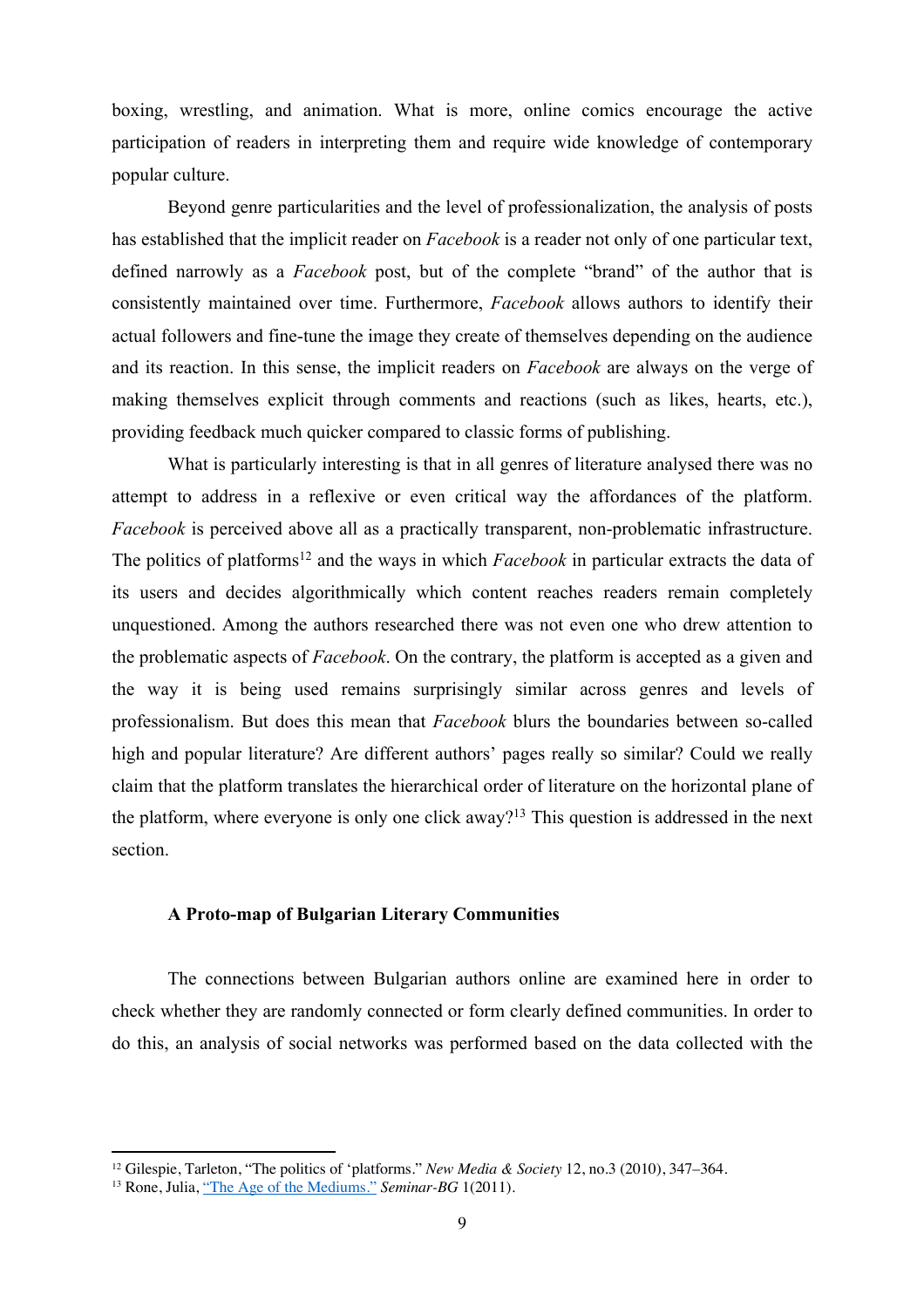Netvizz application.<sup>14</sup> This type of analysis has four main characteristics: first, it focuses on the relations between different actors, since

*[A]ctors and their relations are seen as interdependent rather than independent units; second, the relations between them are the most meaningful focus of analysis; third, the structural and/or relational features of these actors constitute the analytically relevant characteristics of them; fourth, relational ties between these actors are the channels for the flow of both material and non-material resources. Finally, the complete web of actors, their positions and their linkages – network structure – provides opportunities for (and constraints upon) action. 15*

Following this approach, individual *Facebook* pages are not used here as the basis for analysis but rather the relations between them and the separate communities they form.

The analysis was made possible by using Netvizz, and in particular, the function "page like," which makes it possible to download the relational information about each *Facebook* page, i.e. how many and which other *Facebook* pages it has liked. Netvizz was a free application developed for academic purposes that was made unavailable in the end of 2019 due to *Facebook's* stricter privacy measures after the Cambridge Analytica data scandal. For this reason, the analysis conducted here will be much more difficult to perform in the future, as access to *Facebook* through Netvizz is no longer possible. The very fact that as researchers we are dependent on data owned by a private platform reveals clearly the power imbalances in platform politics and knowledge creation already outlined in 2007 by the sociologists Mike Savage and Roger Burrows in their seminal paper "The Coming Crisis of Empirical Sociology."16

What is more, not all Bulgarian authors have a *Facebook* page. Thus, the map that is presented here is by no means definitive and is destined to remain a proto-map of Bulgarian literary circles, a map that reflects only part of the much more complex Bulgarian literature scene. As Tomaso Venturini notes in relation to the limitations of research based on information online: "1. search engines are not the web; 2. the web is not the Internet; 3. the Internet is not the digital; 4. the digital is not the world."<sup>17</sup>

The map presented here is based on information from almost 40 *Facebook* pages and their webs of likes. The pages whose networks of likes have been analysed were chosen as

<sup>&</sup>lt;sup>14</sup> Netvizz Application. https://tools.digitalmethods.net/netvizz/facebook/netvizz/

<sup>&</sup>lt;sup>15</sup> Caiani, Manuela, "Social Network Analysis." *Methodological Practices in Social Movement Research*.<br>(Oxford: Oxford University Press, 2014), 368-397.

<sup>&</sup>lt;sup>16</sup> Savage, Mike and Roger Burrows, "The Coming Crisis of Empirical Sociology." *Sociology* 4, no 5 (2007): 885–899.

<sup>17</sup> Venturini, Tomaso, "Building on faults: How to represent controversies with digital methods." *Public Understanding of Science* 21, no 7 (2012): 804.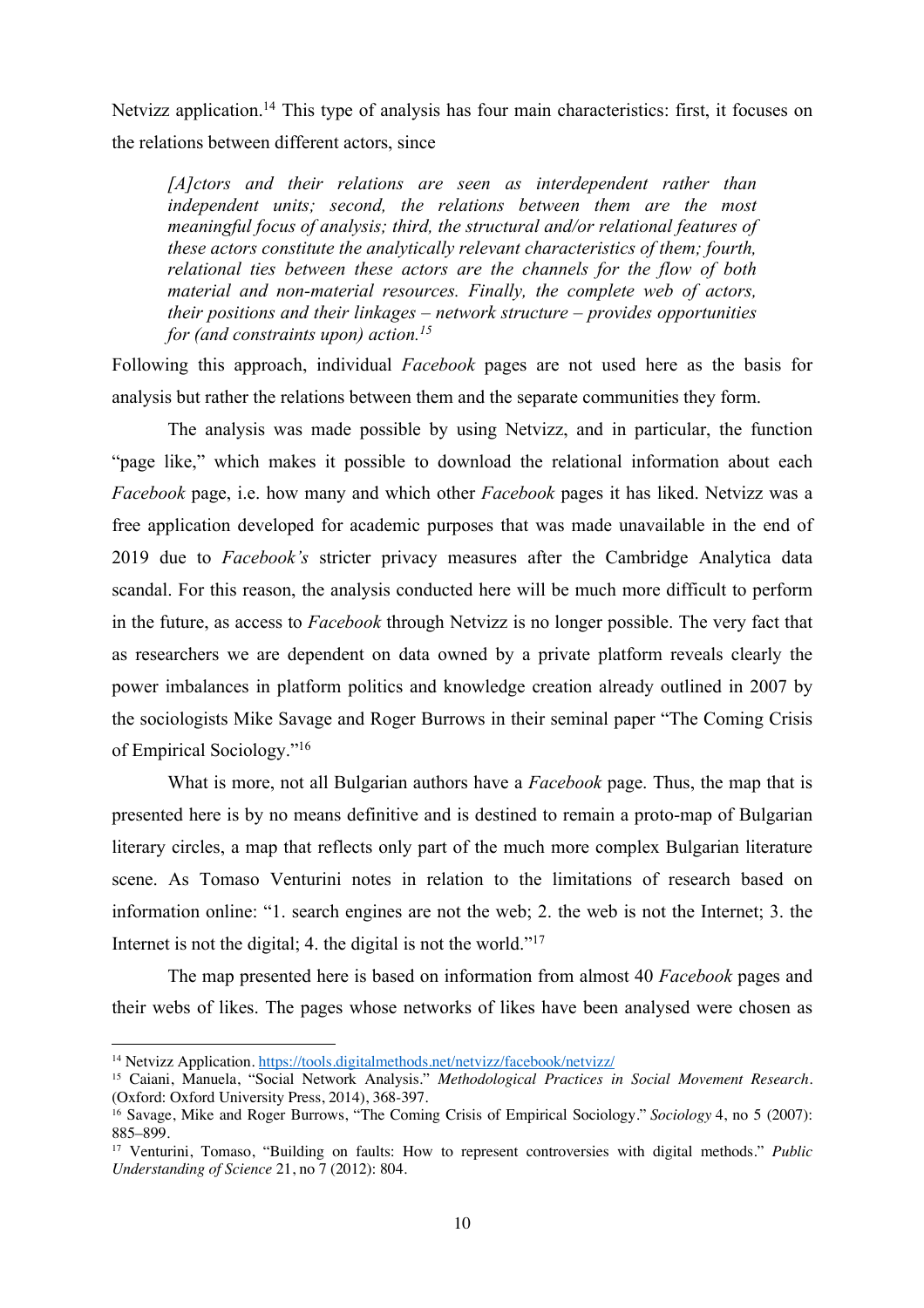initial entry points, include those of: Avgustin Gospodinov – a young and popular Bulgarian author; Zahari Karabashliev, and Konstantin Pavlov – established Bulgarian authors; *Just Spas* – comics; Manga Academy – a school for Manga; The Diaries – a page for Vampire novels; AzCheta [I read] – a page for literary reviews and criticism. The initial "seed" pages were chosen on the basis of their popularity, but also with the aim to reflect the genre diversity of Bulgarian literature on *Facebook*. The information on likes, collected with the help of Netvizz (the depth of search was 1, i.e. a page and the pages liked by it), was afterwards visualised and analysed with the help of the network analysis programme Gephi, using the algorithm Force Atlas 2.

The network of mutual likes reveals the fact that there are clearly defined communities among Bulgarian *Facebook* users. On the map, the size of the different nodes corresponds to their betweenness centrality, which quantifies the number of times a node acts as a bridge along the shortest path between two other nodes. The colour of the nodes corresponds to the actors belonging to a particular community. The first thing to note about the network is the low level of overall coherence and connectedness. There are twelve separate clusters of pages as well as many pages that have not "liked" and have not been "liked" by any other page. These peripheral marginal actors on the map are above all young authors who do have some fans (often more than 1 000) but do not try to connect and form groups. They seem to be oblivious of the work of other authors or at least do not indicate publicly their interest in the form of "likes." On the other hand, in the very centre of the map we see Rene Karabash, who has established a strong link with "Letters of Flesh" of Avgustin Gospodinov and the "Untidy Blog of a Tidy Man" of Konstantin Trendafilov. In a sense, this indicates the presence of a group of young authors, which can be confirmed by additional information on literary events they organised together.

The group of pages in the upper left part of the map coloured in dark purple deals with vampires and fantasy stories more generally. The cluster of pages around *Just Spas* and *Toni the Duck* is to found in the upper right part of the map, coloured in light green. Parallel to this in bright green the cluster of pages around "Нека ти разкажа" [Let me tell you] focuses on quotes from books, recipes for positive thinking, and jewellery.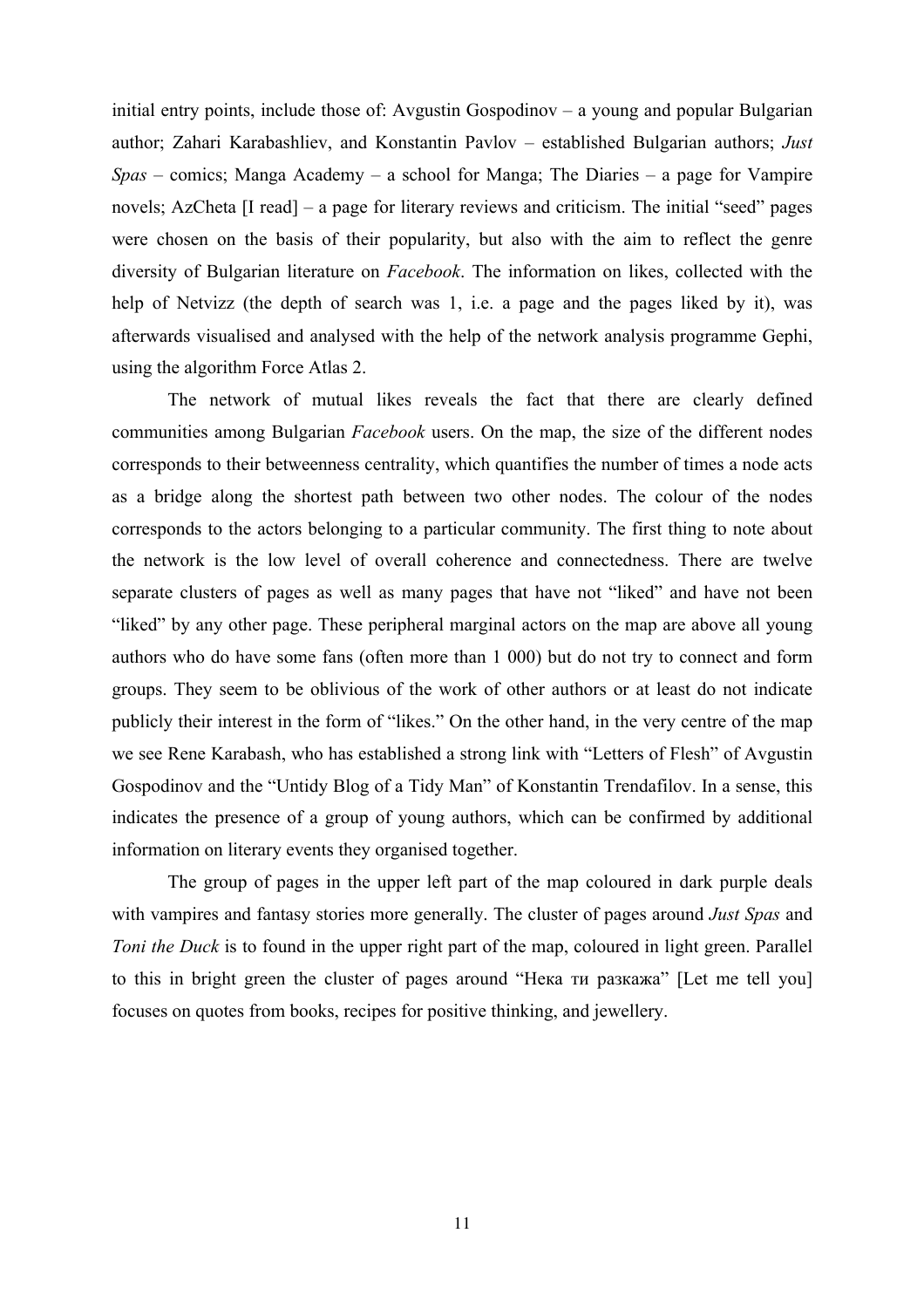

Fig. 1. A map of Bulgarian literary communities on *Facebook* produced with Gephi.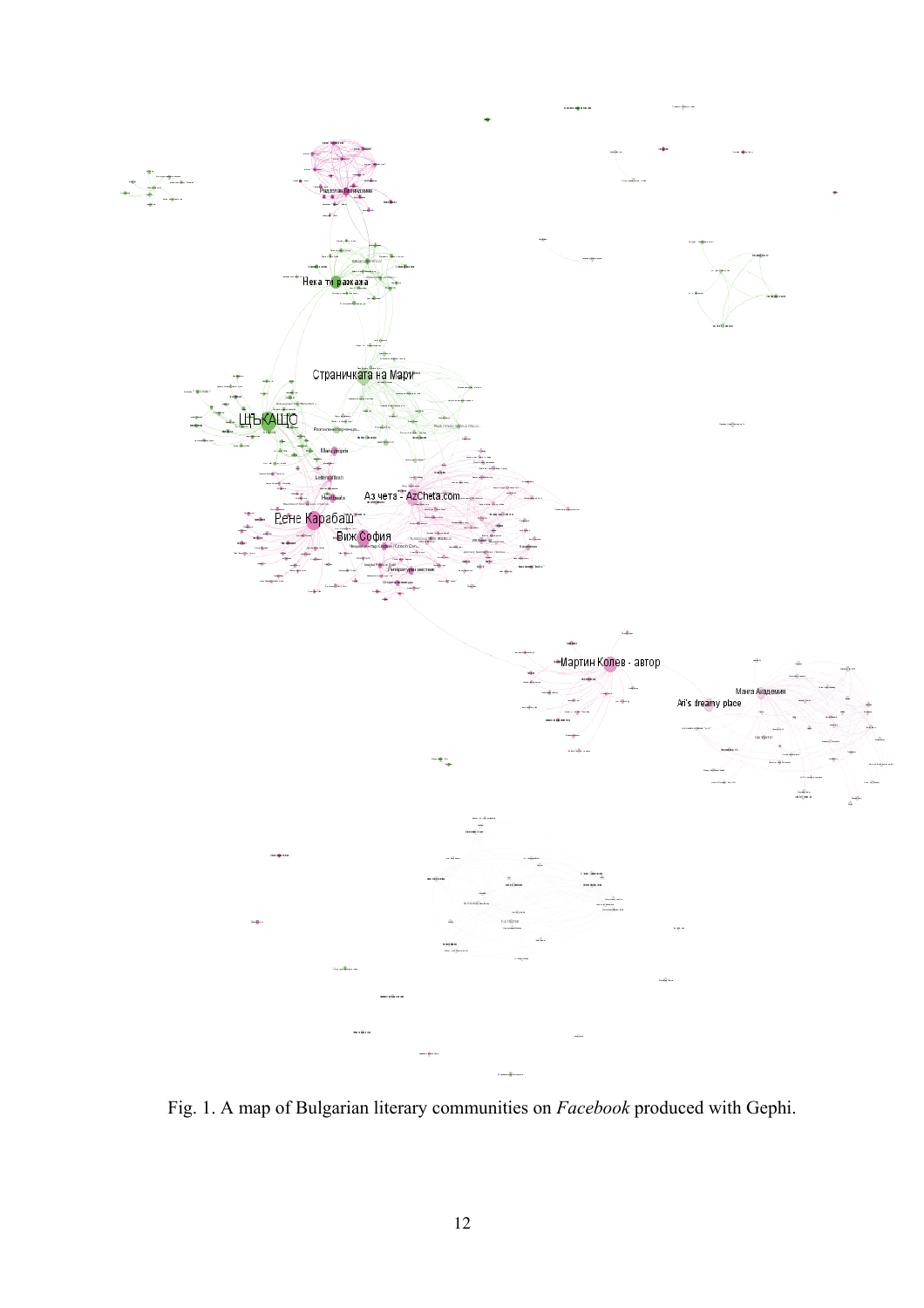Tracing the relations all the way down, there are two more clusters in green. These two clusters are characterised by diverse groups of likes, including publishing houses, for example, the popular publishing house Colibri; foundations such as "Подари усмивка" [Give a Smile]; classic authors such as Blaga Dimitrova and Petya Doubarova; and pages dedicated to photography, for example, "Етюдите на София" [Sketches of Sofia].

Another similar hub of literary life is the *Facebook* page of the website "Аз чета" [I read], whose likes are directed towards bookstores, authors, and publishing houses. *I read* forms a big cluster of pages in bright purple in the centre of the map. In the very centre between *I read* and the cluster of young authors around Rene Karabash one can find the page "Виж София" [See Sofia], closely connected to the Czech Cultural Centre, the Polish Institute, Goethe Institute and "Литературен Вестник" [*Literary Newspaper*]. This cluster in light purple represents the centre of literary life on *Facebook* in Bulgaria. Finally, in the lower right part of the network there is the cluster around Martin Kolev, an author of sci-fi novels. This cluster is connected to another big cluster around Manga Academy, an Institute dedicated to teaching Manga. In the lowest central part of the map, there is a cluster of German pages around the author Iliya Troyanov.

What do these results reveal about the virtual presence of Bulgarian literature on *Facebook*? First, it is clear that different communities are separated from each other by genre. Newer genres such as comics, sci-fi, and manga are sharply delineated from the others and can be found on the periphery of the map. The pages with motivational messages and with self-help literature are closely connected and clustered together.

While in principle all authors use the same platform and there is no official separation by genres, clearly there is still a separation that takes place in an organic way. In the absence of outside critical sanction, authors themselves form communities of interest and stick to each other depending on genre similarities. But even though different pages belong to different clusters, they still belong to the same universe. Several pages, such as the one of Rene Karabash or *I Read*, act as mediators between high culture and popular culture, between strictly literary pages and city guides, pages dedicated to photography and alternative art, which guarantee that no matter how different pages are, they still form part of the same network.

In the absence of information about the "page likes" of the pages of Georgi Gospodinov, Alek Popov, and other top writers, the snapshot of the Bulgarian literary networks on *Facebook* reveals a rather parochial attitude. With the exception of the cluster around Iliya Troyanov, it seems that Bulgarian *Facebook* pages are directed above all to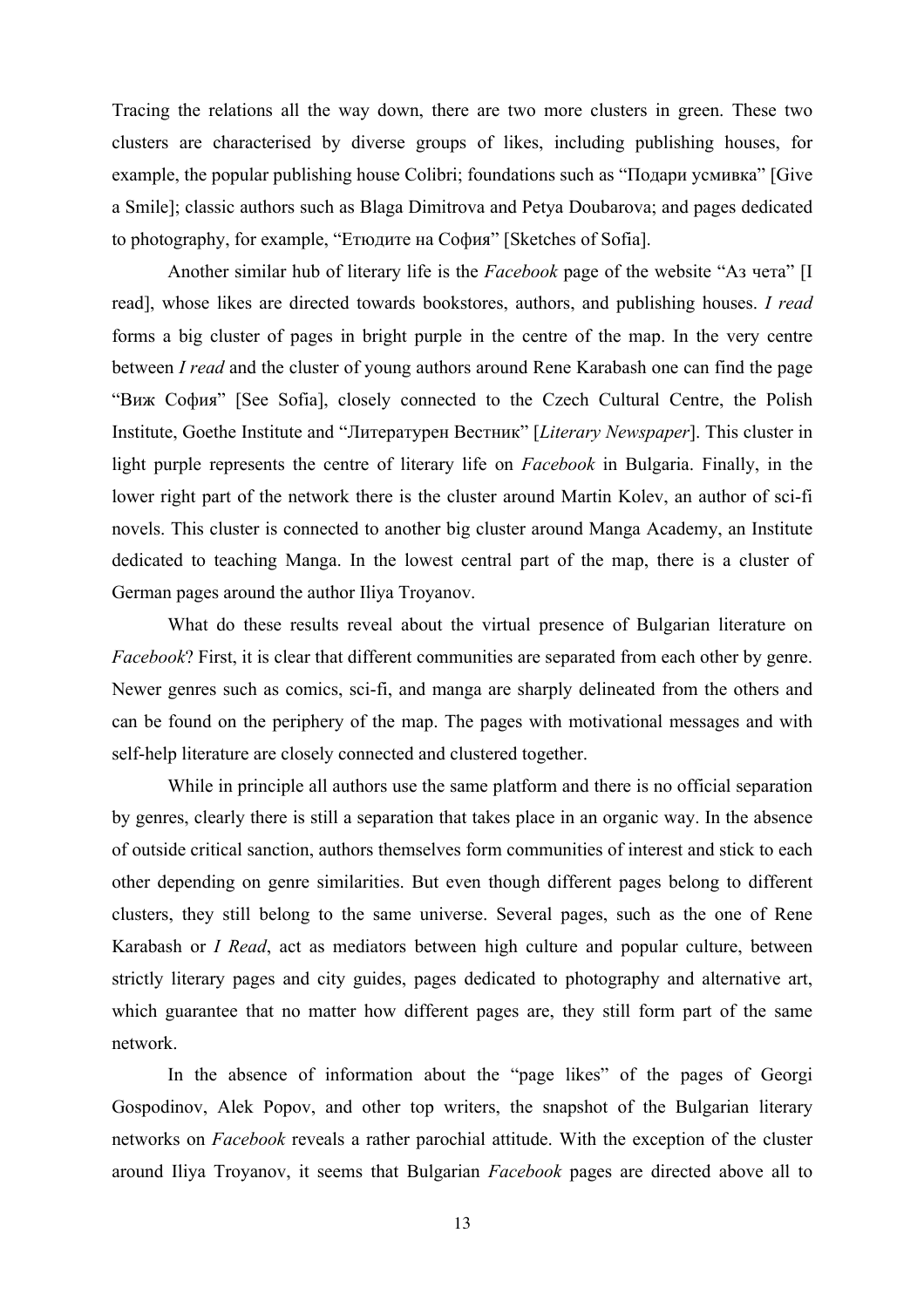Bulgarian audiences. There are only a few cases in which pages of Bulgarian authors have liked those of foreign authors or have been liked by them in return. There is a general process of self-enclosure in Bulgarian culture and language.

It is, however, also possible that precisely the missing pages of established authors provide the link between Bulgarian and foreign literary communities. It is for this reason that the map presented is to be considered a proto-map. The next stage of research would include looking for ways to compensate for the lack of Netvizz data in order to provide a fuller picture. Surveys and interviews could be further used to triangulate the existing observations and complement them with important information on the nature of online literary communities.

#### **The Reader on** *Facebook* **as a Follower, Devoted Fan, Co-author, and Customer**

In the third and final part of this pilot study, the transformation of reading on *Facebook* is explored based on the analysis of readers' comments on the online platform. Of special interest here is to what extent *Facebook* blurs the boundaries between authors and readers, and encourages a more interactive approach towards reading. Has indeed the Internet brought about a new age of the "prosumers"?18 What possible dimensions of interactivity can be noticed on *Facebook*?

Contrary to expectations for the radical democratization of literature and the blurring of the distinction between author and reader online<sup>19</sup> – a phenomenon that can be clearly discerned in fan fiction, for example<sup>20</sup> – on *Facebook* old distinctions between authors and readers matter. Authors publish and readers like, share, and comment but only rarely become co-authors. Yet, on the pages analysed there were also important attempts at interactivity. For example, the young poetess Valentina Yorgova, whose *Facebook* page "Глад за думи" [Hunger for Words] has more than 16 000 likes, shared in February 2019: "I need your help so that we can do it together."<sup>21</sup> What had to be done "together" was to choose a name for the new book of the poetess and select the poems she would include in the book. Among the titles proposed for publication, one can find the following: *The Song of the Heart*, *The Melody of the Tender Strings*, *A Soul Universe*, etc.

<sup>&</sup>lt;sup>18</sup> Ritzer, George and Nathan Jurgenson, "Production, Consumption, Prosumption: The nature of capitalism in the age of the digital 'prosumer'." *Journal of Consumer Culture* 10, no. 1 (2010). 13-36.

<sup>&</sup>lt;sup>19</sup> Rosen, Jay. 2006. "The People Formerly Known as the Audience." Accessed 17 February 2020.

<sup>20</sup> Lilova, Desislava, "Literatures online: the subversive practices of fan-fiction," Seminar-BG 6 (2011)*.* 

<sup>21</sup> Hunger for Words. *Facebook*.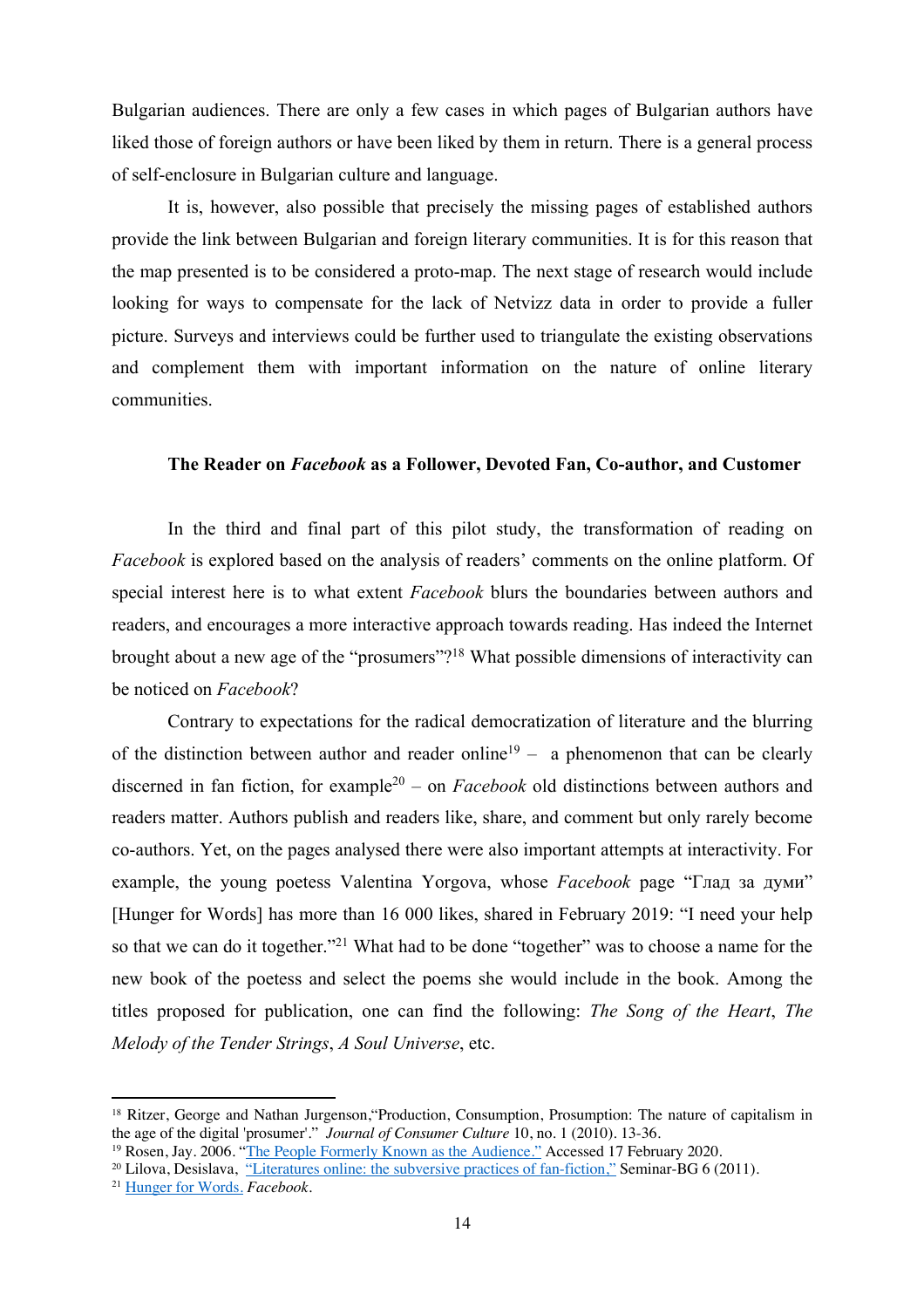If in this case participation is conceived of as the act of taking part in some aspects of creating a page or a literary text, in the case of the famous comics *Toni the Duck*, those who comment create their own subculture, marked by insider jokes and references. The readers of comics such as *Toni the Duck* actively participate in the discussion of each post. Intertextual references to memes, comics, and TV series are the norm in these comments. Thus, the already mentioned comic mocking the black monument installed by the Municipality of Sofia on Graf Ignatiev Street provoked numerous comments referring to *The Planet of the Apes*, the Playstation 4, *Apollo 13*, and others. Commenting becomes a game in which *Facebook* users compete in terms of quick wit, sense of humour, and creativity. In order to understand most comments, one needs not only to follow the latest news, but also to be acquainted with a broad range of titles from popular culture. References to previous comic strips from the same comics create a sense of community among the ones who get it. This kind of knowledge requires time and some dedication in following the posts on the page. The ideal reader is someone who follows each post on the *Facebook* page and is in fact a "reader" of the page as an open project, always in a state of flux.

At the same, the reader on *Facebook* is often perceived also as a client, either a current one or a potential one. For instance, Anani Borisov, one of the creators of *Toni the Duck*, alternates posts with comics with posts featuring posters for sale and posts of sketches he draws for money. Some popular pages for chick lit and self-improvement display a similar type of direct interaction with the readers as customers. The *Facebook* page "Пералня за души" [Washing machine for souls], with more than 37 000 likes, is being used predominantly to promote chick-lit books. What is more, one could order a book together with a cup as a special offer.

In this case, *Facebook* becomes a place to promote products. The commercial character of the platform, which sells the data of its users to advertising agencies, is matched by the commercial approach of the users themselves. There is no structural difference between a *Facebook* page for an author and the *Facebook* page for a shop or a business. In this sense, the authors who use their pages to do business and reach their customers directly use the platform exactly as it should be used. Commercializing literature is not a contradiction but a logical step in the use of *Facebook*.

To sum up, the reader on *Facebook* is sometimes a follower, and sometimes, as in the case of online comics, a devoted fan who understands all the complex references to past editions of the same comics and to popular culture more generally. Sometimes the reader is a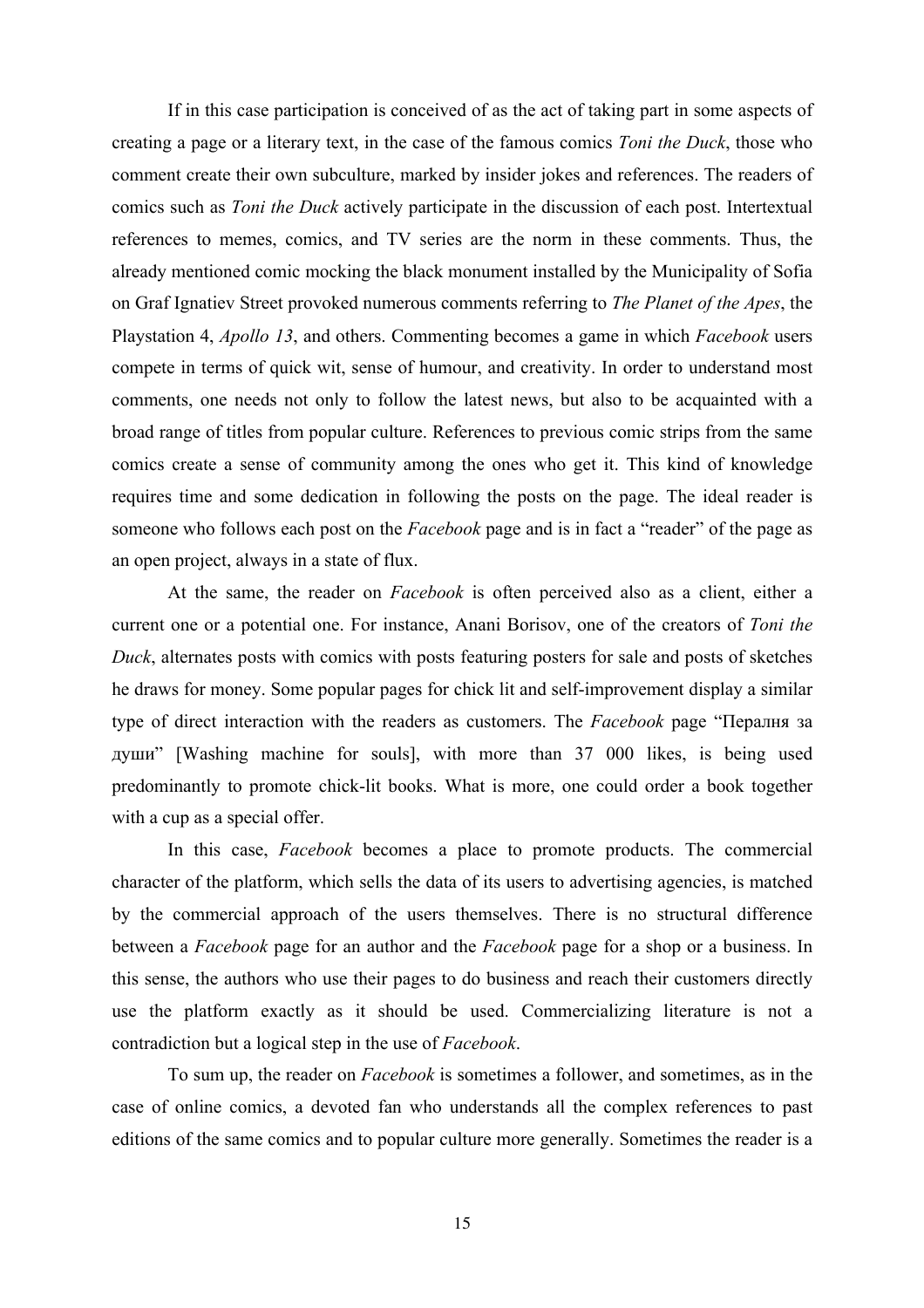co-author, and sometimes just a customer of both literary texts and merchandise, including cups and posters. In most cases, all these functions overlap.

One thing is certain: *Facebook* has not contributed to blurring the boundaries between authors and readers. While platforms for collaborative writing, for example, do this, *Facebook* has a much more conventional and, to a considerable extent, rigid structure. Interactivity on *Facebook* is limited to commenting, liking, sharing, and other types of actions programmed on the platform. There is not much space for true creativity and experimentation.

Even though pages could be administered by several users at the same time, when it comes to literature, this seems to happen rarely. Readers are also rarely allowed to post themselves. Empowering readers and opening more opportunities for participation depends to a large extent on whether more writers would pay attention to *Facebook* as a non-transparent platform that imposes its own rules of the game.

#### **Limitations of the Current Study and Directions for Future Research**

One of the main limitations of the current study on the transformations of writing and reading online is its exclusive focus on only one social platform: *Facebook*. Future research can trace the role of Twitter and Instagram for sharing literature and compare the ways in which the affordances of different platforms influence the structure of the literary text and the patterns of interaction between readers and writers (or abolish this distinction altogether).

Another limitation of this study is the focus on *Facebook* "page likes" with data collected using Netvizz. As already suggested, future research could triangulate and expand this data with the help of surveys and interviews with key figures of contemporary Bulgarian literature. Such an approach would allow us to probe the authors' own views on the different communities they participate in and would provide a better understanding of some of the clusters observed on the proto-map of Bulgarian literary communities.

Last but not least, the analysis has singled out online comics as a particularly interesting and rich genre, with multiple references to other texts and a large community of fans actively participating by commenting and creating a world around the comics. In this sense, a focused study of the implicit reader of online comics could provide interesting insights into the on-going transformations of reading online.

This study aimed at providing a general macro perspective on Bulgarian literary writing and reading on *Facebook*. The analysis has shown that the use of *Facebook* by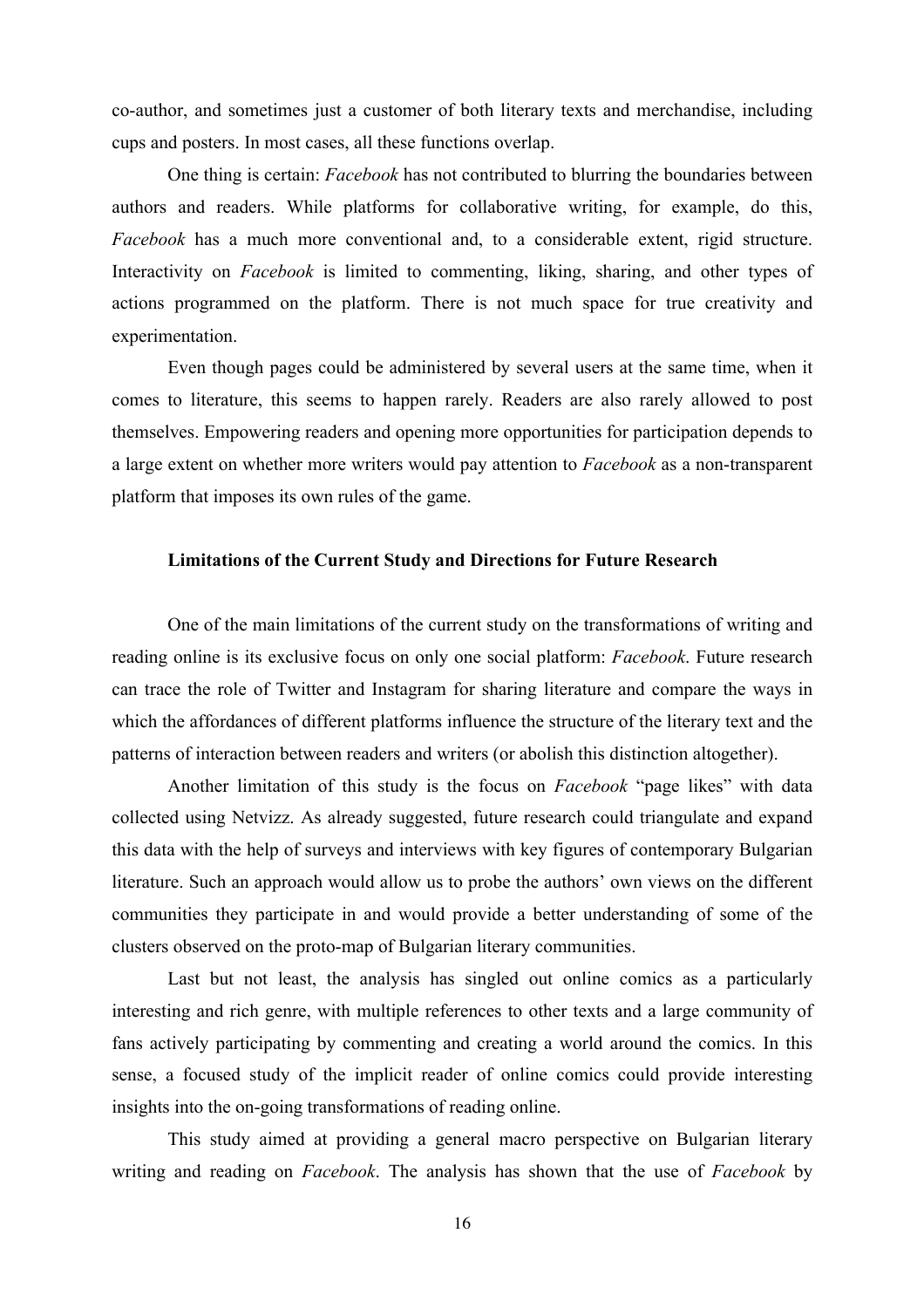authors has often been accompanied by transformations in the structure of the literary text, privileging short forms and visual content. What is more, both writing and reading on *Facebook* are strongly intertwined with diverse advertising mechanisms and strategies, both regarding the actors involved and the platform that collects the data of their interactions and sells it to advertisers. Moreover, even if there is no ultimate arbiter of truth or quality on *Facebook*, or any form of genre police, there is a strong clustering online based on different genres and sometimes on the quality of the writing itself. With few important exceptions, young authors remain marginalized and do not reach out to other young authors. Authors from newer genres such as fantasy, sci-fi, or manga tend to be very strongly connected within the same genre but very poorly connected to authors from different genres. A small number of mediators connect the different clusters and provide bridges between otherwise dispersed communities. Finally, *Facebook* does not encourage participation and interactivity beyond the limited number of functions it provides. But neither have the authors analysed problematized the platform in any way. It is this seamlessness of the platform, the almost natural way in which it functions, that makes it so powerful in determining both the structure of texts and the dynamics of interactions.

Marshall McLuhan once famously claimed that the "medium is the message." While such a position is undoubtedly reductionist, ignoring how *Facebook* structures online literature and literary communication is no longer viable. Apart from the acknowledgement of currently existing platform constraints and affordances, the exact mechanisms through which they are imposed should also be included in future research. Only if we understand how the platform structures our creativity and social interactions can we start thinking of alternatives and better ways to connect, create, and communicate. *Facebook* should be problematized. Share if you "like" this…